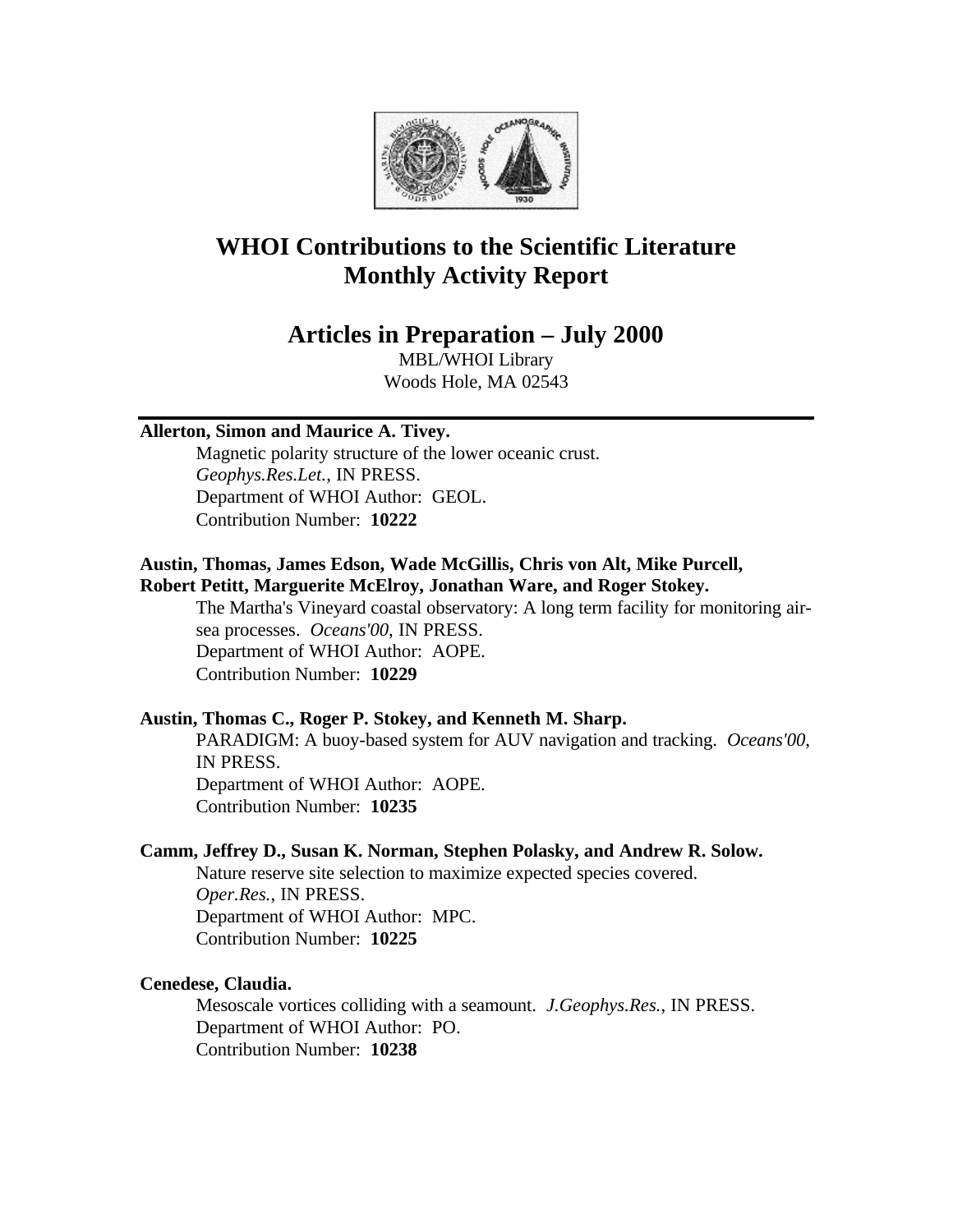### **Chapman, David C.**

The influence of an alongshelf current on the formation and offshore transport of dense water from a coastal polynya. *J.Geophys.Res.*, IN PRESS. Department of WHOI Author: PO. Contribution Number: **10226**

# **Chu, Dezhang, Peter H. Wiebe, Timothy K. Stanton, Terry R. Hammar, Kenneth W. Doherty, Nancy J. Copley, Jack Zhang, D. Benjamin Reeder, and Mark C. Benfield.**

Measurements of the material properties of live marine organisms and their influences on the acoustic scattering. *Oceans'00*, IN PRESS. Department of WHOI Author: AOPE. Contribution Number: **10223**

### **Eglinton, Lorraine and Jean Whelan.**

Organic geochemical screening of a Bermuda Rise sample from Site 1063. *Init.Rep.Deep Sea Drill.Prog.*, IN PRESS. Department of WHOI Author: MCG. Contribution Number: **10221**

### **Elgar, Steve and Britt Raubenheimer.**

Current meter performance in the surfzone. *J.Atmos.Ocean.Technol.*, IN PRESS. Department of WHOI Author: AOPE. Contribution Number: **10241**

#### **Eustice, Ryan, Hanumant Singh, and Jonathan Howland.**

Image registration underwater for fluid flow measurements and mosaicking. *Oceans'00*, IN PRESS. Department of WHOI Author: AOPE. Contribution Number: **10230**

#### **Frisk, George V., Kyle M. Becker, and James A. Doutt.**

Modal mapping in shallow water using synthetic aperture horizontal arrays. *Oceans'00*, IN PRESS. Department of WHOI Author: AOPE. Contribution Number: **10242**

#### **Howland, Jonathan C. and Hanumant Singh.**

Simulation of the deep sea mosaicking process. *Oceans'00*, IN PRESS. Department of WHOI Author: AOPE. Contribution Number: **10224**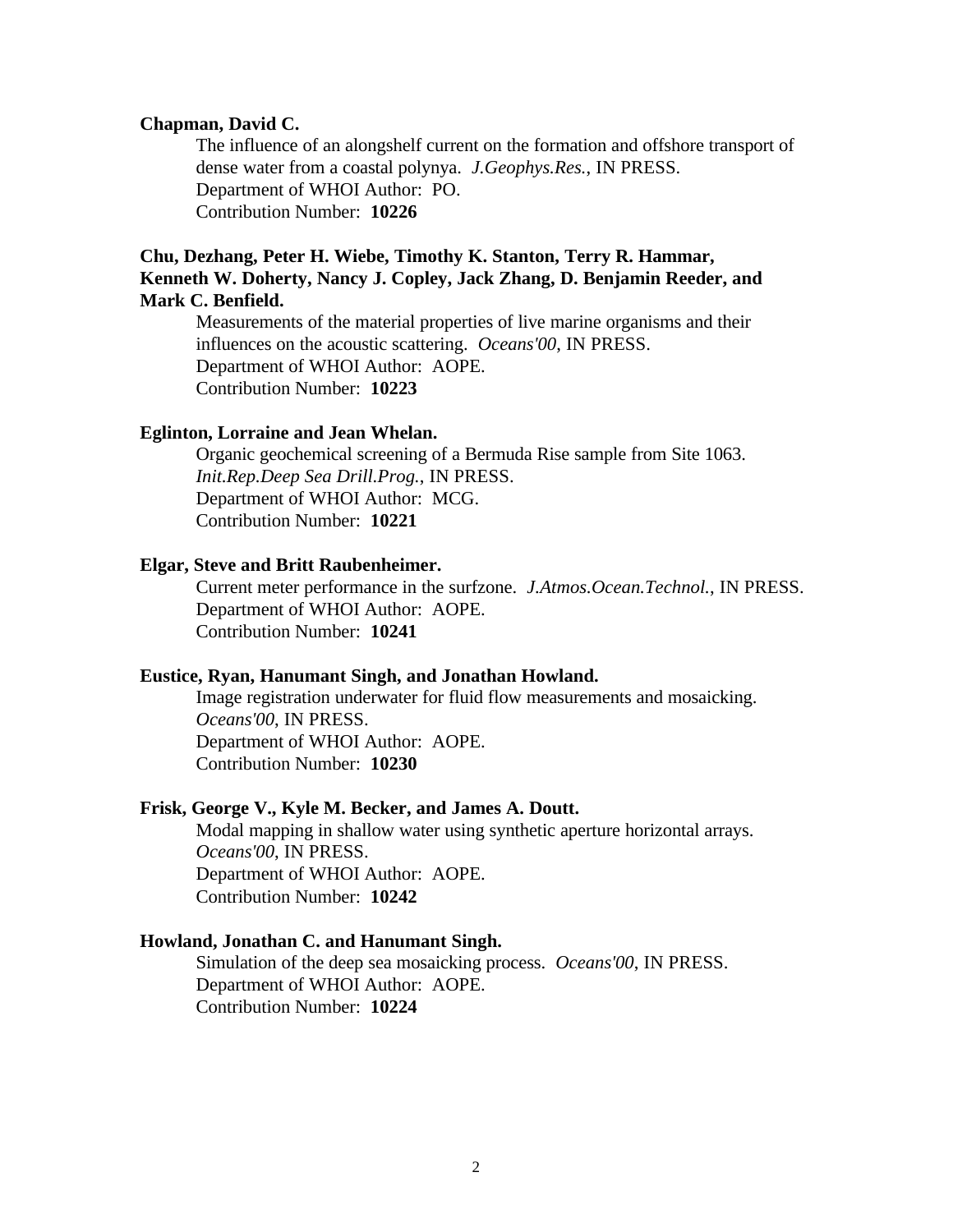# **Korenaga, J., W. S. Holbrook, G. M. Kent, P. B. Kelemen, R. S. Detrick,**

**H.-C. Larsen, J. R. Hopper, and T. Dahl-Jensen.** 

Crustal structure of the southeast Greenland margin from joint refraction and reflection seismic topography. *J.Geophys.Res.*, IN PRESS. Department of WHOI Author: GEOL. Contribution Number: **NONE**

### **Norris, R., A. Klaus, and D. Kroon.**

Middle Eocene deep water, the Late Paleocene thermal maximum and continental slope mass wasting during the Cretaceous/Paleogene impact. In: *Western North Atlantic Palaeogene and Cretaceous Palaeoceanography*, IN PRESS. Department of WHOI Author: Contribution Number: **NONE**

### **Purcell, Mike, Chris von Alt, Ben Allen, Tom Austin, Ned Forrester, Rob Goldsborough, and Roger Stokey.**

New capabilities of the REMUS autonomous underwater vehicle. *Oceans'00*, IN PRESS. Department of WHOI Author: AOPE. Contribution Number: **10239**

### **Raubenheimer, B., R. T. Guza, and Steve Elgar.**

Field observations of wave-driven setdown and setup. *J.Geophys.Res.*, IN PRESS. Department of WHOI Author: AOPE. Contribution Number: **10240**

### **Roman, Chris, Oscar Pizarro, Ryan Eustice, and Hanumant Singh.**

A new autonomous underwater vehicle for imaging research. *Oceans'00*, IN PRESS. Department of WHOI Author: AOPE. Contribution Number: **10231**

#### **Sell, Anne F.**

Life in the extreme environment at a hydrothermal vent: Haemolgobin in a deepsea copepod. *Proc.Royal Soc.B*, IN PRESS. Department of WHOI Author: BIO. Contribution Number: **10220**

# **Strong, B., B. Brumley, E. A. Terray, and Gregory W. Stone.**

The performance of ADCP-derived directional wave spectra and comparison with other independent measurements. *Oceans'00*, IN PRESS. Department of WHOI Author: AOPE. Contribution Number: **10234**